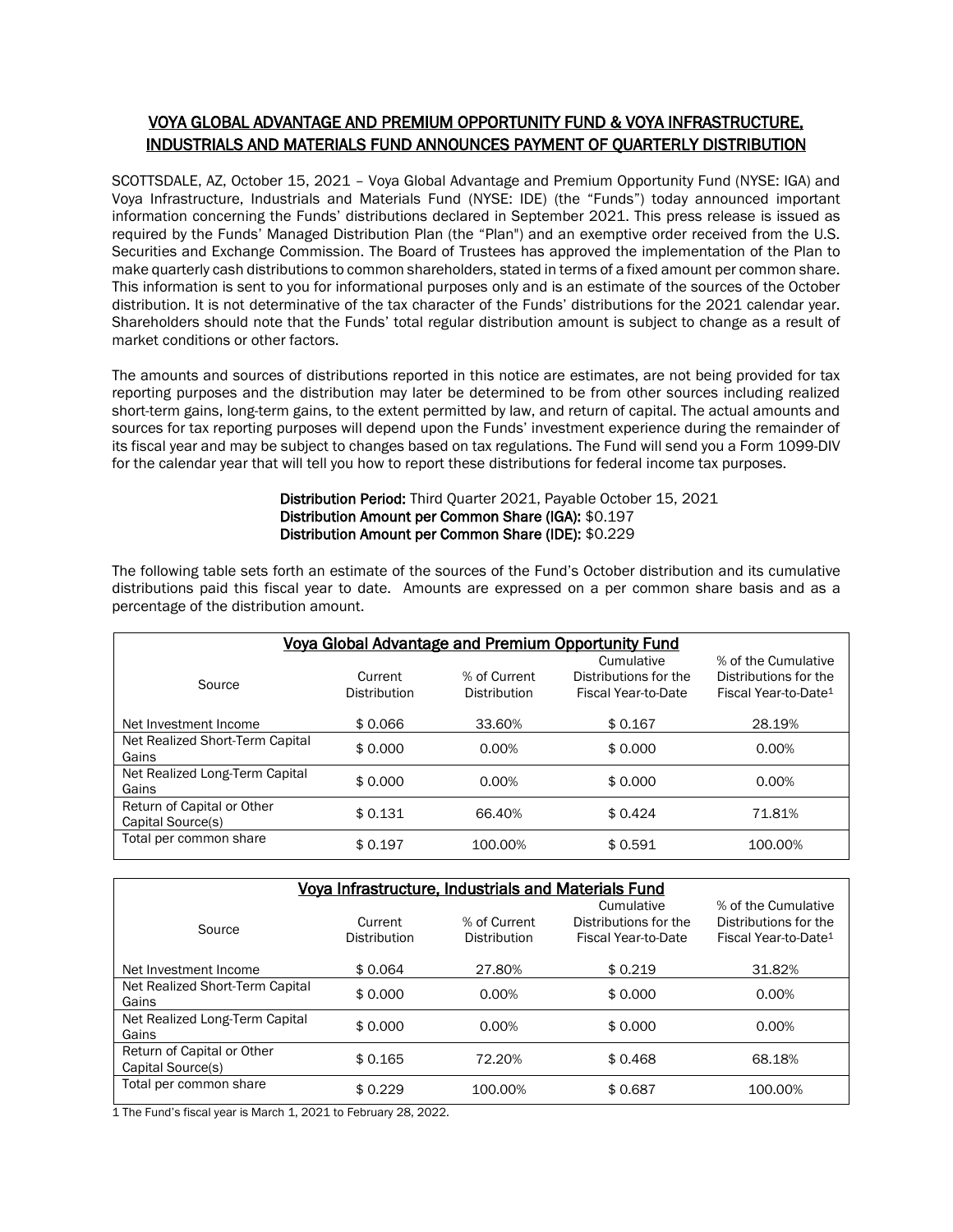IMPORTANT DISCLOSURE: You should not draw any conclusions about the Funds' investment performance from the amount of this distribution or from the terms of the Funds' Plan. The Funds' estimate that it has distributed more than its income and net realized capital gains; therefore, a portion of your distribution may be a return of capital. A return of capital may occur, for example, when some or all of the money that you invested in the Funds' is paid back to you. A return of capital distribution does not necessarily reflect the Funds' investment performance and should not be confused with 'yield' or 'income.' The amounts and sources of distributions reported in this Section 19(a) Notice are only estimates and are not being provided for tax reporting purposes. The actual amounts and sources of the amounts for tax reporting purposes will depend upon the Funds' investment experience during the remainder of its fiscal year and may be subject to changes based on tax regulations. The Funds' will send you a Form 1099-DIV for the calendar year that will tell you how to report these distributions for federal income tax purposes.

Set forth in the tables below is information relating to the Fund's performance based on its net asset value (NAV) for certain periods.

### Voya Global Advantage and Premium Opportunity Fund

| Average annual total return at NAV for the five year period ended on September 30, 2021 <sup>1</sup>          | 7.60%  |
|---------------------------------------------------------------------------------------------------------------|--------|
| Annualized current distribution rate expressed as a percentage of NAV as of September 30, 2021 <sup>2</sup>   | 7.46%  |
| Cumulative total return at NAV for the fiscal year through September 30, 2021 <sup>3</sup>                    | 11.17% |
| Cumulative fiscal year to date distribution rate as a percentage of NAV as of September 30, 2021 <sup>4</sup> | 3.73%  |

### Voya Infrastructure, Industrials and Materials Fund

| Average annual total return at NAV for the five year period ended on September 30, 2021 <sup>1</sup>          |       |  |
|---------------------------------------------------------------------------------------------------------------|-------|--|
| Annualized current distribution rate expressed as a percentage of NAV as of September 30, 2021 <sup>2</sup>   | 7.26% |  |
| Cumulative total return at NAV for the fiscal year through September 30, 2021 <sup>3</sup>                    |       |  |
| Cumulative fiscal year to date distribution rate as a percentage of NAV as of September 30, 2021 <sup>4</sup> |       |  |

1 Average annual total return at NAV represents the compound average of the annual NAV total returns of the Fund for the five-year period ended on September 30, 2021.

2 The annualized current distribution rate is the cumulative distribution rate annualized as a percentage of the Fund's NAV as of September 30, 2021.

3 Cumulative total return at NAV is the percentage change in the Fund's NAV for the period from the beginning of its fiscal year to September 30, 2021 including distributions paid and assuming reinvestment of those distributions.

4 Cumulative fiscal year distribution rate for the period from the year-to-date period as a percentage of the Fund's NAV as of September 30, 2021.

#### **Past performance is no guarantee of future results. The performance quoted represents past performance. Investment return and principal value of an investment will fluctuate, and shares, when redeemed, may be worth more or less than their original cost. Current performance may be lower or higher than the performance data quoted.**

Shares of closed-end funds often trade at a discount from their net asset value. The market price of Fund shares may vary from net asset value based on factors affecting the supply and demand for shares, such as Fund distribution rates relative to similar investments, investors' expectations for future distribution changes, the clarity of the Fund's investment strategy and future return expectations, and investors' confidence in the underlying markets in which the Fund invests. Fund shares are subject to investment risk, including possible loss of principal invested. No Fund is a complete investment program and you may lose money investing in a Fund. An investment in a Fund may not be appropriate for all investors. Before investing, prospective investors should consider carefully the Fund's investment objective, risks, charges and expenses.

Certain statements made on behalf of the Fund in this release are forward-looking statements. The Fund's actual future results may differ significantly from those anticipated in any forward-looking statements due to numerous factors, including but not limited to a decline in value in equity markets in general or the Fund's investments specifically. Neither the Fund nor Voya Investment Management undertake any responsibility to update publicly or revise any forward-looking statement.

This information should not be used as a basis for legal and/or tax advice. In any specific case, the parties involved should seek the guidance and advice of their own legal and tax counsel.